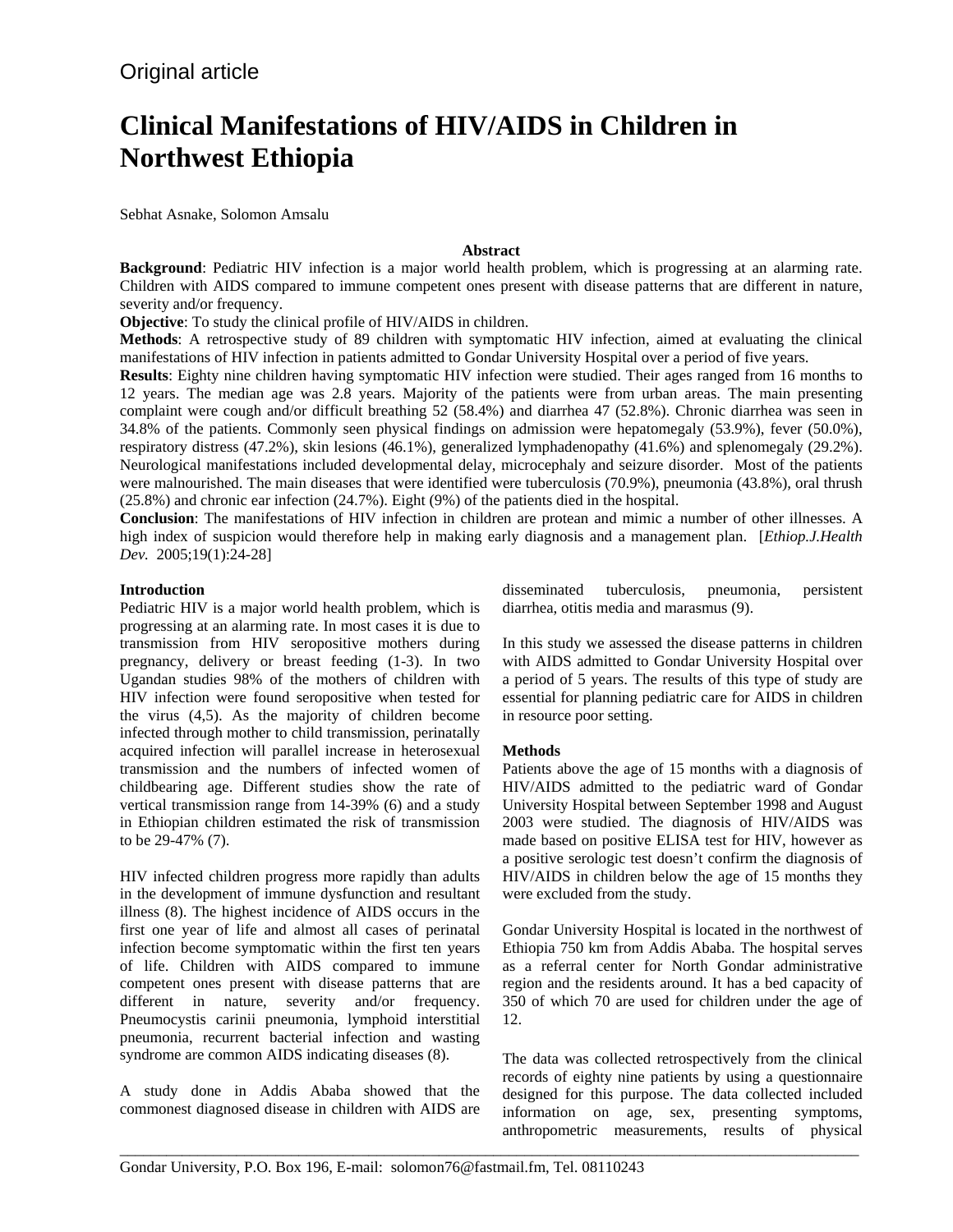\_\_\_\_\_\_\_\_\_\_\_\_\_\_\_\_\_\_\_\_\_\_\_\_\_\_\_\_\_\_\_\_\_\_\_\_\_\_\_\_\_\_\_\_\_\_\_\_\_\_\_\_\_\_\_\_\_\_\_\_\_\_\_\_\_\_\_\_\_\_\_\_\_\_\_\_\_\_\_\_\_\_\_\_\_\_

examination and laboratory studies. Data was entered into the EPI info version 6.1. Epidemiologic software. Descriptive statistical analysis was made using the same software package.

## **Definitions**

Pneumocystis carinii pneumonia (PCP): considered in a child with respiratory distress and HIV infection who fails to respond to the conventional treatment for pneumonia with or without cyanosis or radiological finding suggestive of PCP.

Tuberculosis: diagnosed in children who present with respiratory symptoms and fulfill the WHO criteria for the diagnosis of tuberculosis.

Diarrhea: Passage of 3 or more loose stools per 24 hours Persistent diarrhea: Diarrhea lasting for 14 days or more. Chronic diarrhea: Diarrhea lasting for 30 days or more.

Oral candidiasis: Whitish patch in the buccal mucosa that is not easily removed by scrapping and/or angular cheilitis.

Microcephaly: head circumference < -2 SD

Macrocephaly: head circumference  $> +2$  SD

Generalized lymphadenopathy: Lymphnodes measuring at least 0.5 cm in size in two or more non symmetric areas.

Cardiomyopathy: The presence of signs and symptoms of congestive heart failure and cardiomegaly on chest x-ray excluding other causes of heart failure like anemia, rheumatic heart disease and congenital heart disease.

Hospital acquired pneumonia: The occurrence of pneumonia after the third day of hospitalization.

## **Results**

Between September 1998 and August 2003 two hundred eighty four children were diagnosed to have positive ELISA for HIV. Of these we were able to retrieve the records of 157 patients. Eighty nine of them were above the age of 15 months and the rest 68, who were below 15 months of age, were excluded from the study.

Their ages ranged from 16 months to 12 years the median being 2.8 years. Fifty eight (65.2%) of them were below the age of 5 years. There were 46 (51.7%) males and 43 (48.3%) females. Majority of the patients 76 (92.7%) were from urban areas (Table 1). Thirty one (36.9%) of the patients were admitted for two or more times in the hospital.

Twenty three (25.8%) of the patients had lost either their father or mother due to disease suggestive of AIDS. Nine of the fathers and 18 of the mothers were ill of tuberculosis, chronic diarrhea, herpes zoster or had lost significant weight by the time their child was admitted. Eight of the patients had parents who were divorced.

The main presenting complaint was cough and/or difficult breathing which was seen in 52 (58.4%) of the patients. Forty seven (52.8%) of the children had diarrhea on presentation of these 22 (24.7%) had persistent diarrhea. Chronic diarrhea either at presentation or in the past was seen in 31 (34.8%) of the patients.

| Table 1:                                                |  |                                                     |  | Sociodemographic characteristics of 89 |  |  |  |  |
|---------------------------------------------------------|--|-----------------------------------------------------|--|----------------------------------------|--|--|--|--|
|                                                         |  | patients admitted with symptomatic HIV infection in |  |                                        |  |  |  |  |
| pediatric ward of Gondar University Hospital. September |  |                                                     |  |                                        |  |  |  |  |
| 1998 - August 2003, Gondar, Ethiopia.                   |  |                                                     |  |                                        |  |  |  |  |

| 990 - August Zuus, Gunuar, Ethiopia.<br>Variable | <b>Frequency</b> | Percentage |  |  |  |
|--------------------------------------------------|------------------|------------|--|--|--|
| Age (n=89)                                       |                  |            |  |  |  |
| $15 \text{ mo} - 5 \text{ vr}$                   | 58               | 65.2       |  |  |  |
| $5 yr - 10 yr$                                   | 24               | 26.9       |  |  |  |
| > 10 yr                                          | $\overline{7}$   | 7.9        |  |  |  |
|                                                  |                  |            |  |  |  |
| Sex (n=89)                                       |                  |            |  |  |  |
| Male                                             | 46               | 51.7       |  |  |  |
| Female                                           | 43               | 48.3       |  |  |  |
|                                                  |                  |            |  |  |  |
| Address (n=82)                                   |                  |            |  |  |  |
| Urban                                            | 76               | 92.7       |  |  |  |
| Rural                                            | 6                | 7.3        |  |  |  |
|                                                  |                  |            |  |  |  |
| <b>Paternal occupation</b>                       |                  |            |  |  |  |
| (n=48)                                           |                  |            |  |  |  |
| Military                                         | 16               | 36.3       |  |  |  |
| Merchant                                         | 12               | 27.3       |  |  |  |
| Government employee                              | 6                | 13.6       |  |  |  |
| Driver                                           | 5                | 11.4       |  |  |  |
| Farmer                                           | 4                | 9.1        |  |  |  |
| Daily laborer                                    | 1                | 2.3        |  |  |  |
|                                                  |                  |            |  |  |  |
| <b>Maternal occupation</b>                       |                  |            |  |  |  |
| $(n=48)$                                         |                  |            |  |  |  |
| House wife                                       | 2                | 58.4       |  |  |  |
| Daily laborer                                    | 9                | 18.8       |  |  |  |
| Small scale merchant                             | 6                | 12.5       |  |  |  |
| Student                                          | 4                | 8.3        |  |  |  |
| Government employee                              | 1                | 2.1        |  |  |  |

Commonly seen physical findings on admission were hepatomegaly (53.9%), fever (auxillary temperature of  $>$  $37.5^{\circ}$ C) (50.0%), respiratory distress (47.2%), skin lesions (46.1%), generalized lymphadenopathy (41.6%) and splenomegaly (29.2%) (Table 2). Herpes zoster was seen in 13 patients and all were above the age of 5, the youngest being five years and three months old.

Table 2: **Physical findings of 89 patients admitted with symptomatic HIV infection in pediatric ward of Gondar University Hospital, September 1998 - August 2003, Gondar, Ethiopia.**

| <b>Physical finding</b>                     | <b>Number</b> | <b>Percent</b> |
|---------------------------------------------|---------------|----------------|
| Hepatomegaly                                | 48            | 53.9           |
| Fever ( $T^0 > 37.5$ <sup>o</sup> C) (n=78) | 39            | 50.0           |
| Respiratory distress                        | 42            | 47.2           |
| Skin lesions*                               | 41            | 46.1           |
| Generalized lymphadenopathy                 | 37            | 41.6           |
| Pallor                                      | 27            | 30.3           |
| Splenomegaly                                | 26            | 29.2           |
| Clubbing                                    | 4             | 4.5            |
| Cvanosis                                    | 2             | 2.3            |

**\*** Hypopigmented and hyperpigmented macules, maculopapular and pustular lesions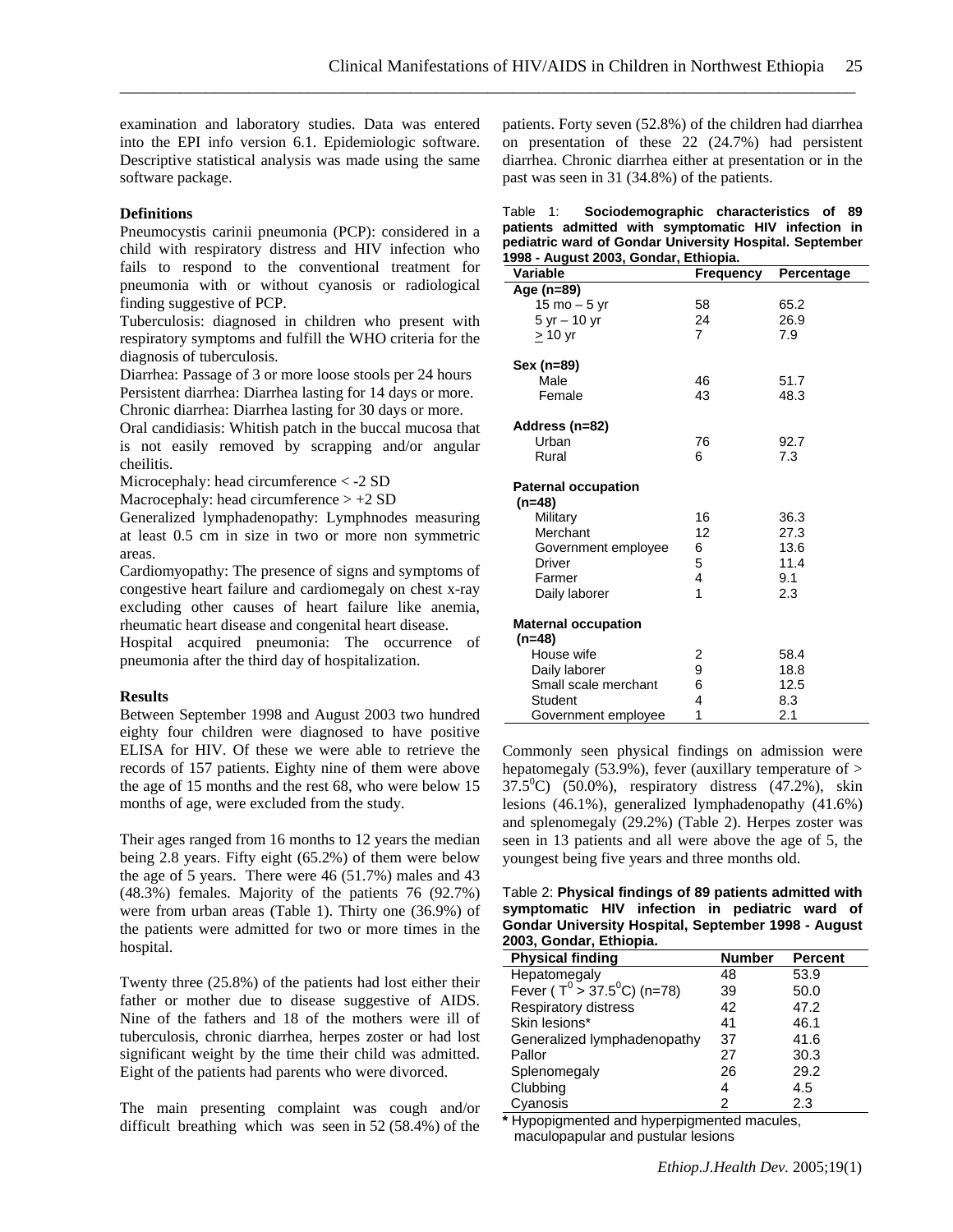When the nutritional status of the under five children was assessed only 4/58 (6.9%) of them were having a normal weight for age. Marasmus was the most common type of malnutrition seen in 33 (56.9%) of the patients. In those aged 5 years and above 28/29 (96.6%) were underweight. 76/81 (93.8%) of the patients were stunted and 62/78 (79.5%) were wasted. Severe wasting was seen in 33.3% of the patients (Table 3).

Neurological manifestations that were seen include motor developmental delay 28/42 (66.7%), microcephaly 23/71 (32.4%) and seizure disorder 6/89 (6.7%).

Table 3: **Nutritional status of patients admitted with symptomatic HIV infection in pediatric ward of Gondar University Hospital, September 1998 - August 2003, Gondar, Ethiopia.**

| <b>Variable</b>            | Frequency | Percentage |
|----------------------------|-----------|------------|
| Weight for age             |           |            |
| Under five children (n=58) |           |            |
| Normal                     | 4         | 6.9        |
| Underweight                | 9         | 15.5       |
| Marasmus                   | 33        | 56.9       |
| Kwashiorkor                | 3         | 5.2        |
| Marasmic kwashiorkor       | 9         | 15.5       |
| Above 5 years of age       |           |            |
| $(n=29)$                   |           |            |
| Normal                     | 1         | 3.4        |
| Underweight                | 28        | 96.6       |
|                            |           |            |
| Height for age $(n=81)$    |           |            |
| Normal                     | 5         | 6.2        |
| Stunted                    | 76        | 93.8       |
|                            |           |            |
| Weight for height (n=78)   |           |            |
| Normal                     | 16        | 20.5       |
| Mild wasting               | 13        | 16.7       |
| Moderate wasting           | 23        | 29.5       |
| Severe wasting             | 26        | 33.3       |
|                            |           |            |
| Head circumference for age |           |            |
| $(n=71)$                   |           |            |
| Normal                     | 47        | 66.2       |
| Microcephaly               | 23        | 32.4       |
| Macrocephaly               | 1         | 1.4        |

The main diseases diagnosed in these patients include tuberculosis 63/89(70.9%), diarrhea 47/89(52.8%), and pneumonia 39/89(43.8%). Other commonly seen problems were oral candidiasis (25.8%), chronic ear infection (24.7%), PCP (11.2%) and cardiomyopathy (10.1%) (Table 4).

Eight of the children who were taking antituberculous drugs were being treated for tuberculosis for the second time and other nine patients had been treated for tuberculosis some time in the past.

Hematocrit, determined in 58 patients, ranged from 9 to 48%. The median was 28% and thirty three (56.9%) of them had a hematocrit less than 30%. Stool microscopy was done in 52 of the patients. Pus cell and/or red blood cells were seen in 15, *Strongyloides stercoralis* in 4, *Ascaris lumbricoides* in 3 and *Giardia lamblia* and hook worm each in two patients.

Twenty four (46.2%) of 52 patients had a total lymphocyte count less than 2000/mm<sup>3</sup>. and 8 of them had a total lymphocyte count which was less than 1000/mm<sup>3</sup>.

Twenty one (23.6%) of the patients developed complication while in hospital. The most common one was hospital acquired pneumonia seen in 13 of the patients. Seven were suspected to have sepsis, 3 had gastroenteritis and one patient had hepatitis following antituberculous drugs.

Seventy (78.7%) of the patients were discharged improved, 8 (9.0%) of the patients died in the hospital and the rest 11 (12.3%) were discharged in the same or worse condition. The mean duration of stay was 24.4 days, being 27.2 for those discharged improved and 12.9 for those who died in the hospital.

|                                                     |  |  |  |  | Table 4: Diagnosis in 89 patients admitted with |  |
|-----------------------------------------------------|--|--|--|--|-------------------------------------------------|--|
|                                                     |  |  |  |  | symptomatic HIV infection in pediatric ward of  |  |
| Gondar University Hospital, September 1998 - August |  |  |  |  |                                                 |  |
| 2003. Gondar. Ethiopia.                             |  |  |  |  |                                                 |  |

| <b>Diagnosis</b>      | Frequency | Percentage |
|-----------------------|-----------|------------|
| Tuberculosis          | 63        | 70.9       |
| Diarrhea              | 47        | 52.8       |
| Pneumonia             | 39        | 43.8       |
| Oral candidiasis      | 23        | 25.8       |
| Chronic ear infection | 22        | 24.7       |
| Herpes zoster         | 13        | 14.6       |
| Mollescum contagiosum | 12        | 13.5       |
| PCP                   | 10        | 11.2       |
| Cardiomyopathy        | 9         | 10.1       |
| Seizure               | 6         | 6.7        |
| Parotitis             | 5         | 5.6        |
| Rickets               | 2         | 2.2        |

### **Discussion**

\_\_\_\_\_\_\_\_\_\_\_\_\_\_\_\_\_\_\_\_\_\_\_\_\_\_\_\_\_\_\_\_\_\_\_\_\_\_\_\_\_\_\_\_\_\_\_\_\_\_\_\_\_\_\_\_\_\_\_\_\_\_\_\_\_\_\_\_\_\_\_\_\_\_\_\_\_\_\_\_\_\_\_\_\_\_

There is little information available on the clinical profile of HIV infection in children in Ethiopia with the exception of one published study that was conducted in Addis Ababa (9). In this study we have analyzed the manifestations of HIV infection in children. Exclusion of children below the age of 15 months has enabled us to avoid infants who just might be seropositive due to passive transfer of maternal antibodies. Exclusion of children below the age of 15 months with positive ELISA for HIV and poor record keeping were the limitations of this study.

Most of the patients (65%) were below 5 years of age. Only 8% of the children were 10 years and above. Studies show that less than 5% of the perinatally infected children survive long without therapy and in the majority the median survival is around 6 years of age (10). The median age in this series was 2.8 years this is in contrast to 3.8 years in a study done in Addis Ababa (9).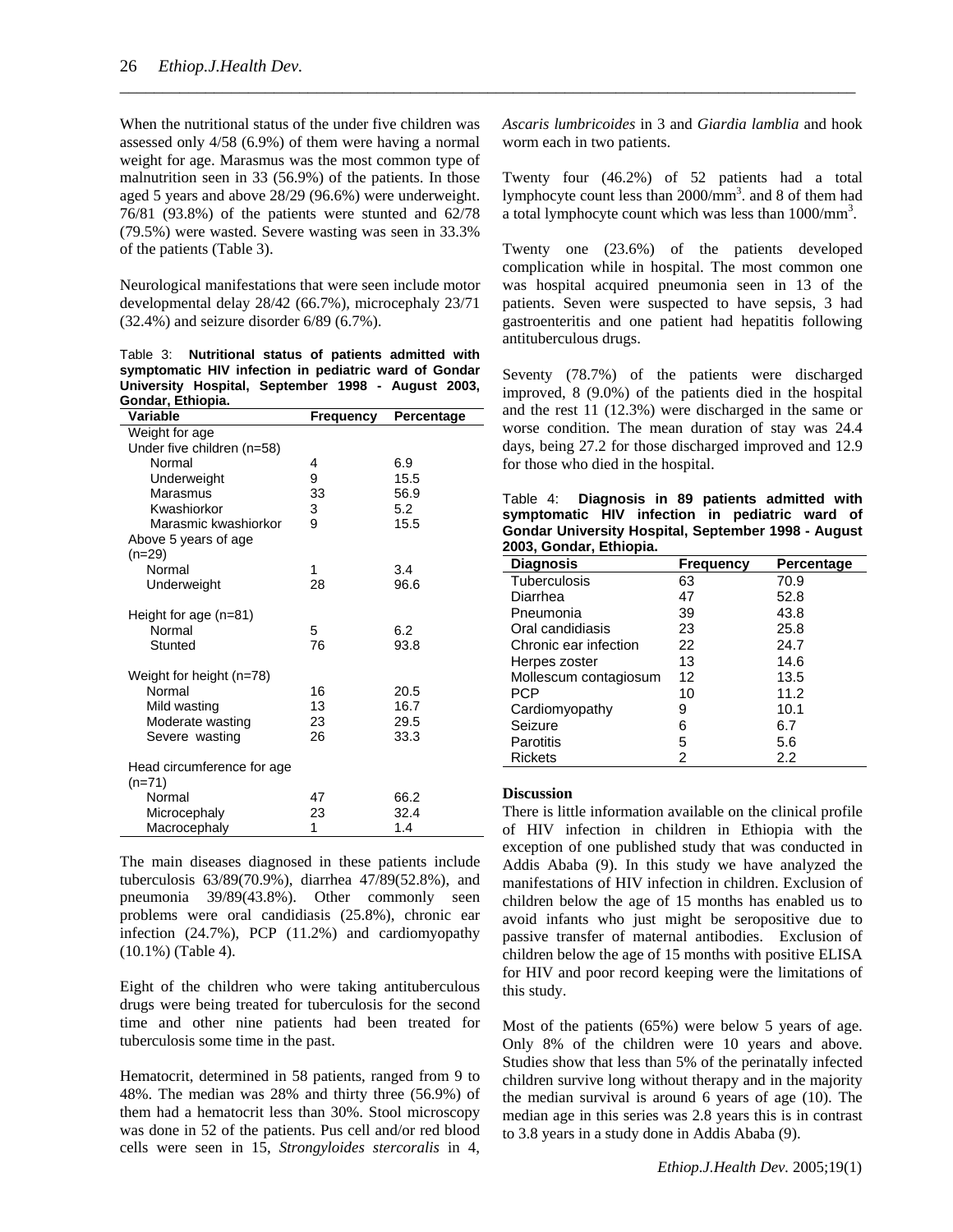\_\_\_\_\_\_\_\_\_\_\_\_\_\_\_\_\_\_\_\_\_\_\_\_\_\_\_\_\_\_\_\_\_\_\_\_\_\_\_\_\_\_\_\_\_\_\_\_\_\_\_\_\_\_\_\_\_\_\_\_\_\_\_\_\_\_\_\_\_\_\_\_\_\_\_\_\_\_\_\_\_\_\_\_\_\_

HIV is wide spread in Ethiopia. The 2002 report of Ministry of Health showed that the urban prevalence is much higher (13.7%) than the rural prevalence (3.7%) (11); this is reflected in this study where more than 90% of cases were from urban areas.

One of the challenges of HIV/AIDS is the large number of orphans it leaves behind. According to revised 2000 USAID estimates, there were 34.7 million children under age 15 in 34 countries who have lost their mother, father, or both of their parents to HIV/AIDS and other causes of death (12). This study has shown 26% of these children had lost their parents due to AIDS; this is similar to what has been observed in Addis Ababa (26%) (9).

The main presenting features were cough and/or difficulty of breathing and diarrhea which were seen in 58 and 53% of the patients. This is comparable to what is seen in Addis Ababa 60 and 53% respectively.

More than one third (35%) of the patients suffered from chronic diarrhea. In contrast to acute gastroenteritis in seronegative children which lasts an average of 3 to 7 days, diarrhea in children with AIDS may persist continuously or intermittently for weeks or months (13). Prevalence of chronic diarrhea was also high in other studies, 52% in Kinshasa (13), 38% in Nigeria (14) and 21% in Zimbabwe (15).

Tuberculosis has emerged as a major infectious complication of HIV infection in developing countries (16). It was seen in 61 and 68 percent of the patients in Addis Ababa (9) and India (17) respectively. Tuberculosis was also commonly seen in this series  $(71\%)$ .

The common respiratory problems seen in this series were pneumonia (44%) and chronic otitis media (25%). Pneumocystis carinii pneumonia was entertained on clinical grounds in 11% of the patients. Pneumonia was seen in 47, 43 and 26 percent of patients in Mexico (18), Addis Ababa (9) and Cote d'Ivoire (19) respectively. In a study in Thailand pneumonia was the cause of death in 52% of the patients (20). Special staining techniques used to diagnose pneumocystis carinii pneumonia in Zimbabwe showed a prevalence rate of 16% (21), figure wise this is comparable to our finding.

Hepatosplenomegaly and generalized lymphadenopathy were commonly seen in our study. This is comparable to what have been observed in India where hepatomegaly, splenomegaly and lymphadenopathy were seen in 52, 49, and 35 percent of the patients respectively (17).

Infants who acquire HIV perinatally have birth weight and height percentiles comparable to uninfected ones (22) but may develop postnatal growth retardation. Chronic diarrhea, opportunistic infections or HIV

infection per se may be responsible for protein energy malnutrition. In this study only 7% of the under five and 3% of the above five children had a normal weight for age. The prevalence of stunting and wasting was also high, 94 and 80 percent respectively. This dictates that nutritional intervention should be instituted early in the care plan of these children.

Neurologic abnormalities occur frequently in children with symptomatic HIV infection and include cognitive, language and motor deficits, as well as acquired microcephaly (23). They are a major cause of morbidity and contribute to a fatal outcome (24). In Mexico 60% of children had neurologic manifestations (2). The common neurologic manifestations that were commonly seen in this series were developmental delay and microcephaly.

Anemia is said to occur in 20-70% of HIV infected children, more commonly in those in those with AIDS. This could be due to chronic infection, poor nutrition or autoimmune phenomenon (10). In this study 57% of the patients had a hematocrit level which is less 30% this is close to what is seen in Addis Ababa where 66% of the patients had a hematocrit of 30% and below.

Low CD4<sup>+</sup> count  $(<$  500/mm<sup>3</sup> in children 1-5 year and  $<$ 200/mm3 in children more than 5 years) is associated with severe immunosuppression (10). However expense prohibits the use of  $\overline{CD4}^+$  count as an indicator of immunosuppression in many of the developing countries. Studies have showed a good correlation between CD4<sup>+</sup> count and absolute lymphocyte count (25-27). A total lymphocyte count between 1000-2000/mm3 appears to be a useful predictor of significant immunosuppression as measured by a  $CD4^+$  T-cell count less than  $200/\text{mm}^3$  in HIV infected persons (28). This shows that a significant number of our patients had severe immunosuppression.

In conclusion the clinical manifestations of HIV are protean and mimic a number of other illnesses. A high index of suspicion would therefore help in making early diagnosis and a management plan not only for the patient but also for the entire family.

### **Acknowledgment**

We gratefully acknowledge all the staffs involved in the management of these sick children.

### **References**

- 1. Madhivanan P, Mothi SN, Kumarasamy N, Yepthomi T, Venkatesan C, Lambert JS, Solomon S. Clinical manifestations of HIV infected children. Indian J Pediatr. 2003;70(8): 615-620.
- 2. Martinez-Aguilar G, Vasquez-De Kartzow R, Nava-Frias M, Santos-Preciado JI. HIV infection in Mexican Children. Salud Publica Mex. 1995;37(6):572-580.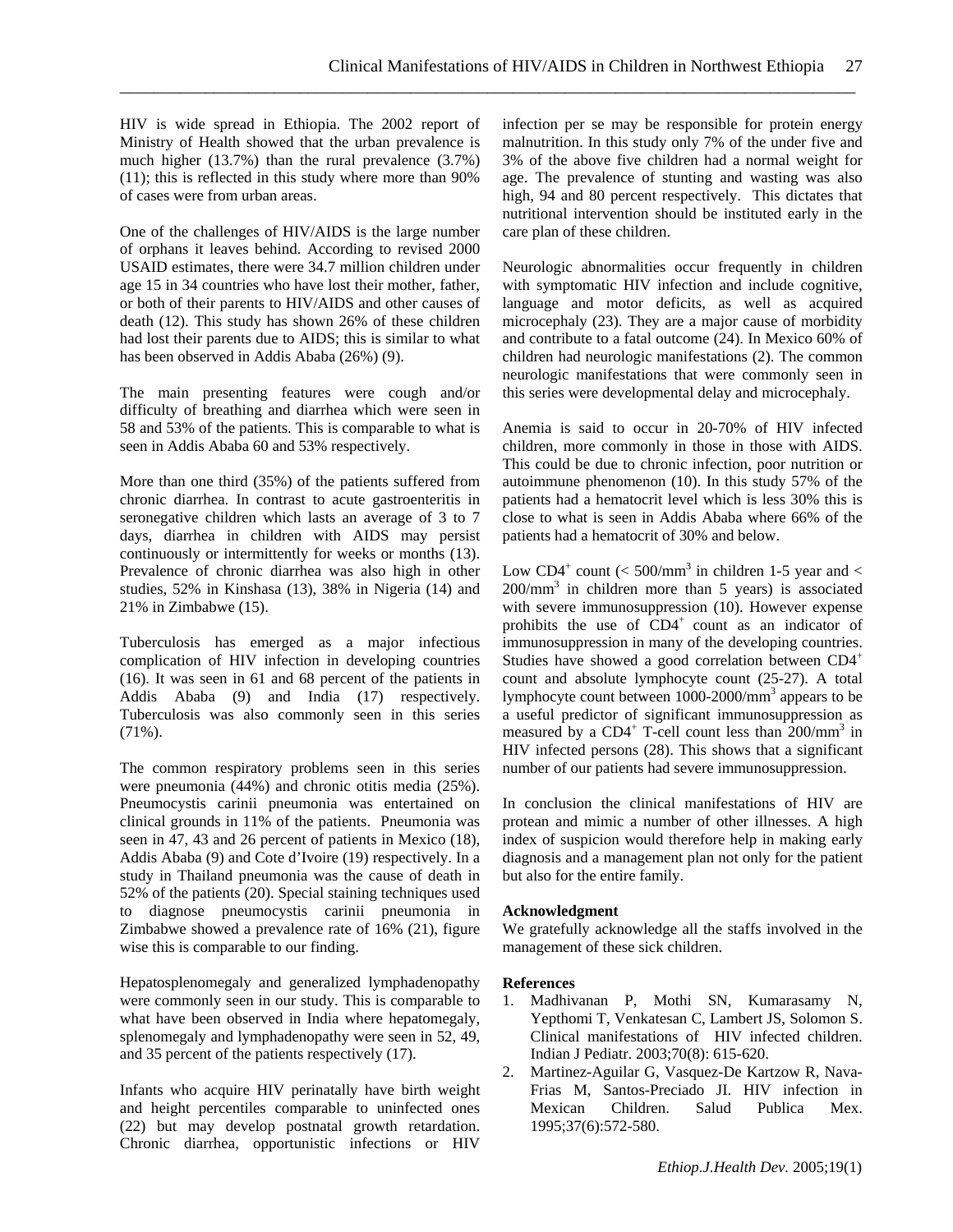- 3. Perez-Rodriguez GE, Gorbea-Robles MC, Torres-Gonzalez F. AIDS in children. 8 year experience at La Raza Medical Center Infectology Hospital, Mexician Social Security Institute. Bol Med Hosp Infant Mex. 1992; 49(9):581-584.
- 4. Lambert HJ, Friesen H. Clinical features of paediatrics AIDS in Uganda. Ann Trop Paediatr. 1989;9(1):1-5.
- 5. Ndugwa CM, Friesen H. Uganda: Paediatric AIDS. AIDS Action, 1988;(5):5.
- 6. Friesen H. Pediatric HIV infection. P N G Med J. 1996;39(3):183-189.
- 7. Lulu Muhe. A four year cohort study of HIV seropositive Ethiopian infants and children: clinical course and disease pattern. Ethiop Med J, 1991;29:57-61.
- 8. Kathleen A. McGann. Overview of pediatric infection, In William G. Powderly, Editor. Manual of HIV Therapeutics; Lippincott-Raven Publishers, 1997: 50-53.
- 9. Abubaker Bedri, Sileshi Lulseged. Clinical description of children with HIV/AIDS admitted to a referral hospital in Addis Ababa. Ethiop Med J, 2001;39(3):203-211.
- 10. Ram Yogev, Ellen Gould Chadwick, Acquired Immunodeficiency Syndrome (Human Immunodeficiency Virus), In Richard E. Behrman, Robert M. Kliegman and Hal B. Jenson, Editors. Nelson Textbook of Pediatrics,  $16<sup>th</sup>$  edition. Philadelphia Saunders, 2000:1022-1032.
- 11. AIDS in Ethiopia. Disease prevention and control department, Ministry of Health,  $4<sup>th</sup>$  edition, Oct. 2002.
- 12. USAID. Children on the brink, updated estimates and recommendations for intervention, 2000.
- 13. Frazin Davachi, Pediatric HIV Infection in Africa. In Max Essex, Souleymane Mboup, Phyllis J. Kanki, Mbowa R. Kalengayi, AIDS in Africa. New York Raven Press Ltd. 1994: 439-459.
- 14. Emodi IJ, Okafor GO. Clinical manifestations of HIV in children at Enugu, Nigeria. J Trop Pediatr. 1998;44 (2): 73-76.
- 15. Nkrumah FK, Choto RG, Emmanuel J, Kumar R. Clinical presentation of symptomatic immunodeficiency virus in children. Cent. Afr J Med. 1990;36(5):116-120.
- 16. Harries A, Maher D, Uplekar M et al. HIV related tuberculosis. In Tuberculosis: A Clinical Manual for South East Asia,  $1<sup>st</sup>$  edition, India, Jaypee Brothers, 1998;91-95.

17. Rachita Dhurat, Mamta Manglani, Ratna Sharma and N.K. Shah. Clinical spectrum of HIV infection. Indian Pediatrics 2000;37:831-836.

\_\_\_\_\_\_\_\_\_\_\_\_\_\_\_\_\_\_\_\_\_\_\_\_\_\_\_\_\_\_\_\_\_\_\_\_\_\_\_\_\_\_\_\_\_\_\_\_\_\_\_\_\_\_\_\_\_\_\_\_\_\_\_\_\_\_\_\_\_\_\_\_\_\_\_\_\_\_\_\_\_\_\_\_\_\_

- 18. Avila-Figueroa C, Soria-Rodriguez C, Navarrete-Navarro S, Pavia-Ruz N, Valencia-Mayoral P, Santos-Preciado JI. Clinical manifestations of infection by human immunodeficiency virus in children. Bol Med Hosp Infant Mex. 1989;46(7):448-454.
- 19. Kathleen M. Vetter, Gaston Djomand, Fernande Zadi et al. Clinical spectrum of human immunodeficiency virus disease in children in a West African city. Pediatr Infect Dis J. 1996;15:438- 442.
- 20. Chearskul S, Chotpitayasunondh T, Simonds RJ, et al. Survival, disease manifestations, and early predictors of disease progression among children with perinatal human immunodeficiency virus infection in Thailand. Pediatrics, 2002;110(2 Pt 1):e25.
- 21. Michael O Ikeogu, Bart Wolf, Stanford Mathe. Pulmonary manifestations in HIV seropostivity and malnutrition in Zimbabwe. Arch Dis Child 1997;76:124-128.
- 22. Mc Kinny RE Jr, Wilfert CM, Katz SL. The effect of HIV infection on growth of children less than 24 months old. Pediatr Res 1992;31:170A.
- 23. Civitello LA. Neurologic complications of HIV infection in children. Pediatr Neurosurg. 1991- 92;17(2):104-112.
- 24. Gelbard HA, Epstein LG. HIV-1 encephalopathy in children. Curr Opin Pediatr. 1995;7(6):655-662.
- 25. Post FA, Wood R, Maartens G. CD4 and total lymphocyte counts as predictors of HIV disease progression. QJM 1996;89(7):505-508.
- 26. Shapiro NI, Karras DJ, Leech SH, Heilpern KL. Absolute lymphocyte count as a predictor of CD4 count. Ann Emerg Med. 1998;32(3 Pt1):323-328.
- 27. Badri M, Wood R. Usefulness of total lymphocyte count in monitoring highly active antiretroviral therapy in resource limited settings. AIDS 2003;17(4):541-545.
- 28. Blatt SP, Lucey CR, Butzin CA, Hendrix CW, Lucey DR. Total lymphocyte count as a predictor of CD4<sup>+</sup> percentage in HIV infected Persons. JAMA 1993;269(5):622-626.